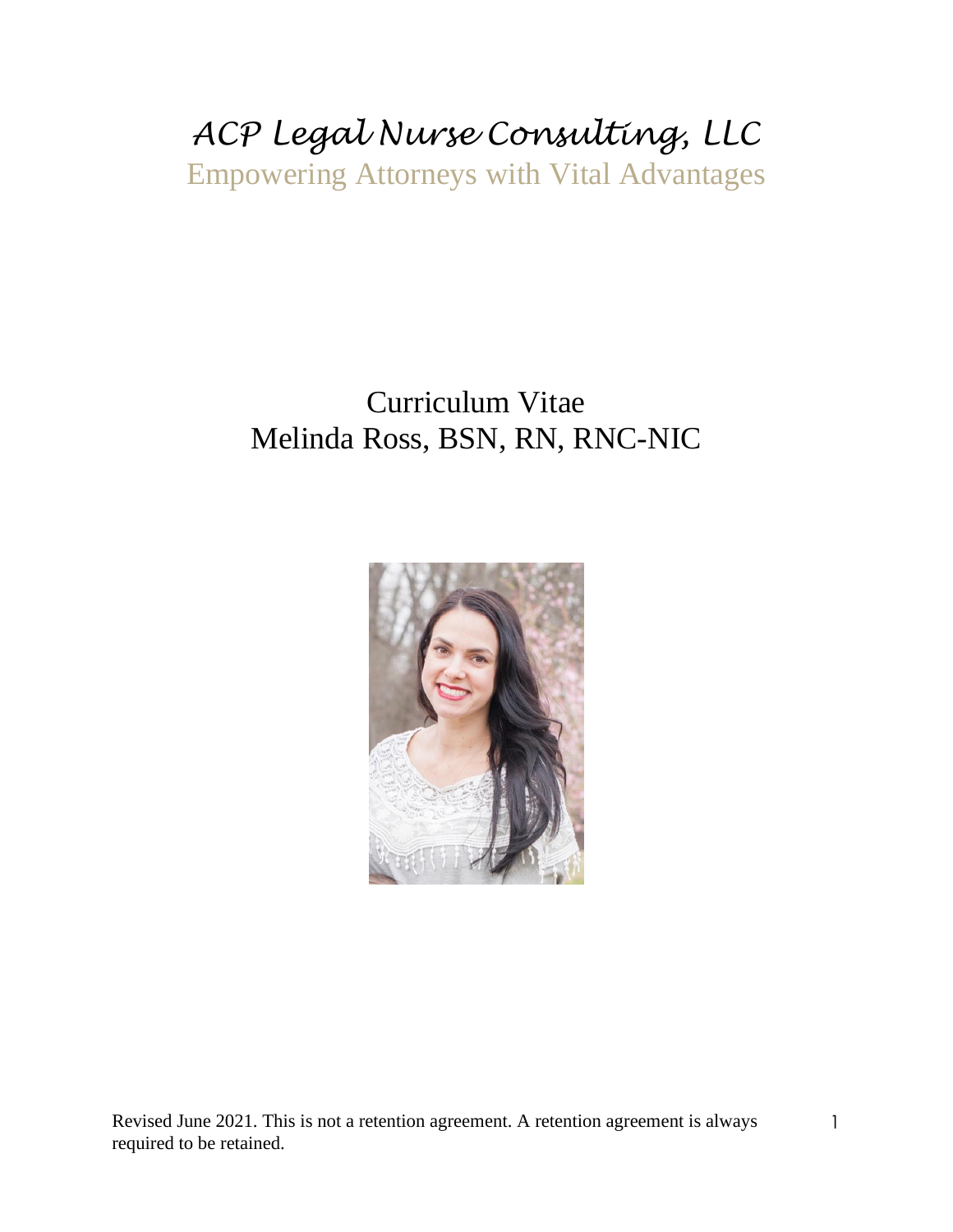## Melinda Ross, BSN, RN, RNC-NIC

4207 Mourning Dove Drive, Weddington NC 28104 Cell: (954) 290-8985 Website [www.acp-lnc.com](http://www.acp-lnc.com/) Email: [Melinda.Ross@acp-lnc.com](mailto:Melinda.Ross@acp-lnc.com)

*Curriculum Vitae Overview:* Experienced registered nurse practicing in critical care, step down, pre/post-operative, emergency room, and medical surgical units for the past 14 years in the fields of Neonatology and Pediatrics. Dedicated member of a multidisciplinary healthcare team known for excellent clinical skills and leadership in the charge nurse role. In depth knowledge of advanced techniques and terminology for complex neonatal and pediatric concepts with highest level IV NICU and PICU experiences.

**Qualifications:** Responsible for direct patient care of acute and complex patients with a family-centered approach. Prioritize and implement advanced, evidence based nursing care therapies and treatments to extremely preterm infants (EPI), patients with respiratory distress syndrome (RDS), respiratory failure, brain injuries, and congenital heart disease. Trained to set up and monitor medical equipment and devices such and cardiac monitors, mechanical ventilators, oxygen delivery devices, transducers and pressure lines. Neonatal and Pediatric resuscitation expertise. Provider of routine newborn care. Nurse Preceptor and educator.

#### *Clinical Experience*

| ACP Legal Nurse Consulting, LLC                 | 2021-present |
|-------------------------------------------------|--------------|
| Atrium Health Pineville, NC                     | 2019-present |
| <b>Registered ICU Nurse</b>                     |              |
| Carolinas Healthcare System, NC                 | 2015-2018    |
| Registered Level IV NICU Nurse                  |              |
| Pediatric Resource Team                         |              |
| *Deployed to 10 different pediatrics            |              |
| specialties throughout 4 system wide hospitals. |              |
| Novant Presbyterian Medical Center, NC          | 2014-2015    |
| Registered ICU Nurse                            |              |
| 38 bed Level IV NICU                            |              |
| Joe DiMaggio Children's Hospital, FL            | 2007-2014    |
| <b>Registered ICU Nurse</b>                     |              |
| 84 bed Level IV NICU                            |              |
|                                                 |              |

Revised June 2021. This is not a retention agreement. A retention agreement is always required to be retained.